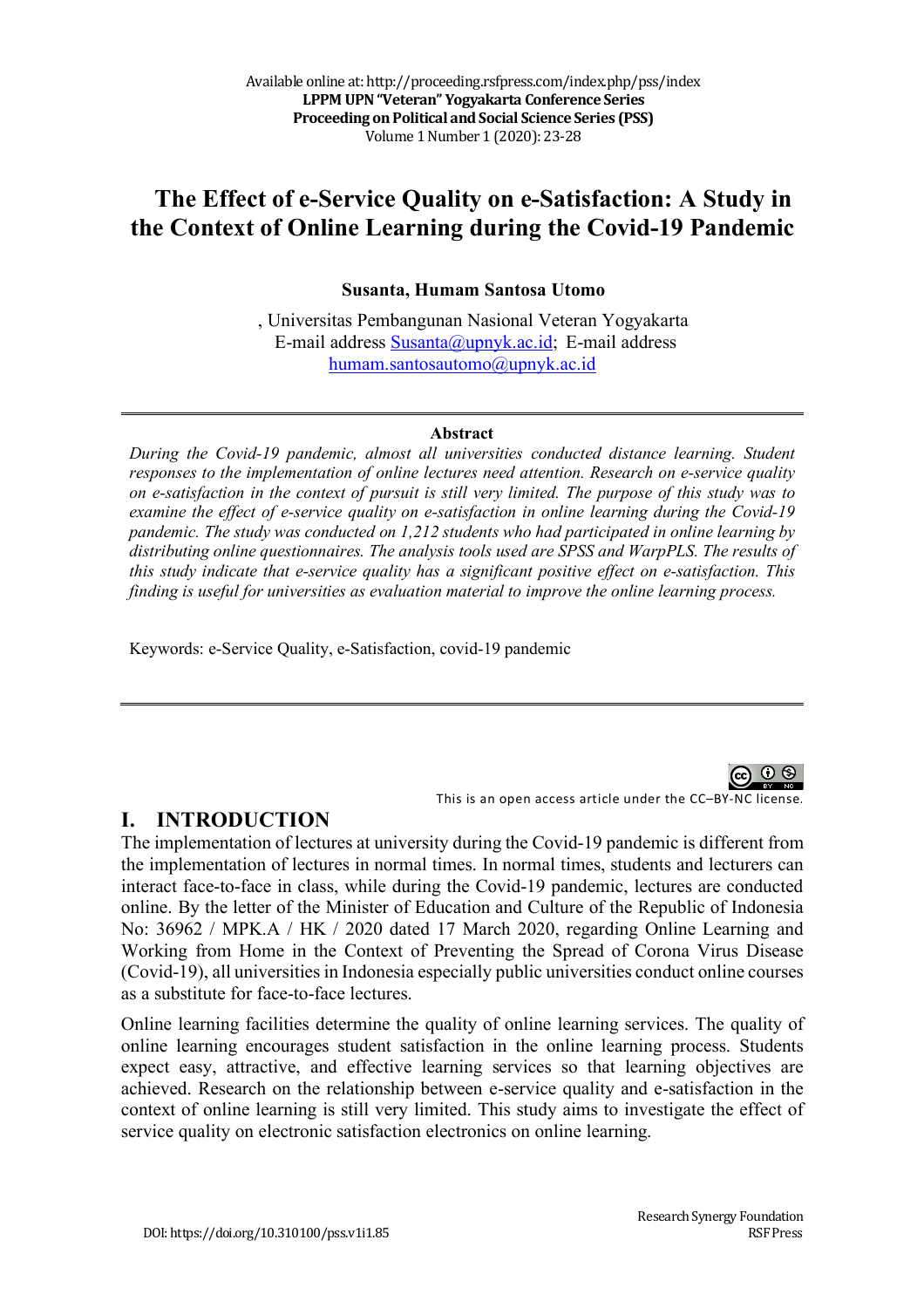### **II. LITERATURE REVIEW**

### **II.1. e-Service Quality**

The emergence of internet-based lecture services during the Covid-19 pandemic has changed the way lecturers and students interact. Their level of service is measured in a different way than before. The newest version of Service Quality is e-service quality. Electronic service quality is an interactive information service (Rowley, 2006). The quality of e-service is a company's competitive advantage (Santos, 2003). Electronic service quality Expands the company's distribution capabilities, simplifies shopping activities, and makes purchases effectively and efficiently (Chase, Jacobs, & Aquilano, 2006). Zeithaml, Parasuraman, and Malhotra (2002) also argue that a website must provide shopping services for consumers, make purchases, and product delivery transactions.

#### **II.2. e-Service Quality Dimension**

Although Wolfinbarger & Gilly (2003) stated that e-service quality is an established construction in the e-commerce literature, in reality, there are still differences regarding the dimensions that make up e-service quality. Referring to the opinion of Neuner and De Landtsheer (2005), Toots (2006) presents four antecedent constructs of e-service quality, namely content, interactivity, ease of use, and aesthetics. The 5 dimensions of measuring the quality of e-service according to Ho and Lee (2007), namely: information quality, website functionality, customer relationships, and responsiveness, and fulfillment. Ladhari (2010) proposes six dimensions of e-service quality which include reliability, responsiveness, privacy/security, benefit/quality of information, and ease of use/usability. Referring to the opinion of Parasuraman et al. (2005), Luo and Lee (2011) offer five dimensions forming eservice quality, namely efficiency, system availability, the fulfillment of promises, and privacy. Referring to the functional and technical service quality components proposed by the Nordic Model (Brady & Cronin, 2001), Vlachos, Giaglis, Lee, and Vrechopoulos (2011) propose seven antecedents of e-service quality including ease of use, usability, aesthetics, content, privacy, customization and customer service.

#### **II.3. e-Satisfaction**

E-satisfaction and satisfaction are no different in general. Based on the perspective of disconfirmation theory, e-satisfaction occurs when a product or service exceeds consumer expectations. Ong et al. (2014), stated that e-satisfaction is represented as customer satisfaction that comes from previous purchases with certain electronic services. In a business context, Tang and Huang (2015) define e-satisfaction as customer satisfaction with online shopping which consists of happiness in the purchase process and user appreciation in using information technology. Electronic satisfaction is customer satisfaction that comes from previous real purchasing experiences (Anderson & Srinivasan, 2003), indicating online service providers and using online services (Park and Kim, 2003). Customer satisfaction is measured by the level of customer satisfaction with products or services provided by online retailers (Schaupp and Bélanger, 2005).

#### **II.4. e-Service Quality and e-Satisfaction**

According to Mustafa (2011), the performance of websites and products provided by websites are indicators of online customer satisfaction. Zhu and Lin (2010) found that eservice quality will drive e-satisfaction. E-service quality is a significant antecedent of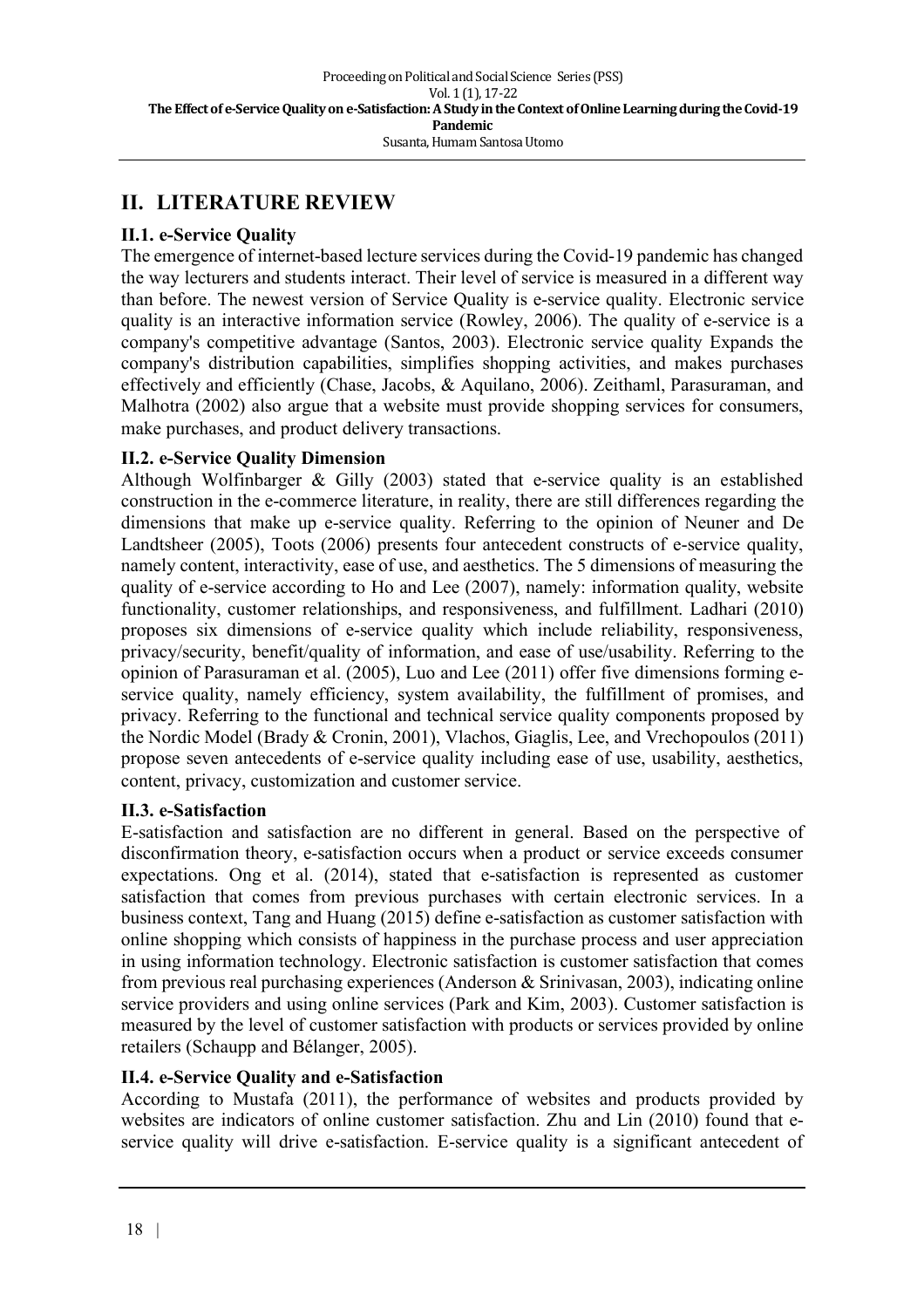evaluating the value of online shoppers which affects e-satisfaction. E-service quality dimensions can be used to predict online consumer satisfaction (Zha and Wang 2006). Eservice quality is closely related to online customer satisfaction, and many studies have shown that there is a strong positive relationship between e-service quality and e-satisfaction of online shoppers on B2C sites (Yang and Tsai, 2007; Zhang and Prybutok, 2005). In the context of online learning, e-service quality determines the e-satisfaction attitude of students. Thus, the following hypothesis can be determined: e-service quality has a significant effect on student e-satisfaction.

## **III. RESEARCH METHODOLOGY**

The research approach used in this research is explanatory research. The purpose of explanatory research is to explain the position of the variables under study and the influence between one variable and another and to test the hypothesis for generalization purposes (Singarimbun and Effendi, 2011). The approach used in analyzing this research is quantitative (Kerlinger, 2003).

The population of this research is all students of the Yogyakarta "Veteran" National Development University who are actively participating in online lectures. Based on academic information system data, the number of students who are actively studying online in the even semester of the 2019/2020 academic year is 11,745 students. Data was collected online using an online form distributed to all study programs (22 study programs). The number of questionnaires collected was 1,212 (response rate = 10.32%).

The measurement of the e-service quality variable adapts the opinion of Vlachos, et al. (2011). The indicator of e-satisfaction adapts to Ting et al. (2016). The measurement scale used in this study is the attitude scales. The type of scale used is a Likert scale with a grade of 1-5 (1=strongly disagree to 5=strongly agree). The analytical tools used in this study were SPSS and WarpPLS.

## **IV. FINDING AND DISCUSSION**

Research instrument testing was carried out on 100 students who attended online lectures (Table 1). Based on the opinion of Sekaran (2011) and Malhotra (2010), the research instrument was declared valid and reliable.

| <b>Variable</b>      | Indicator        | Correlation<br>Coefficient | Cronbach's $\alpha$ |  |
|----------------------|------------------|----------------------------|---------------------|--|
| e-Service<br>quality | Easy to use      | 0.664                      | 0.721               |  |
|                      | Benefit          | 0.677                      |                     |  |
|                      | Aesthetics       | 0.540                      |                     |  |
|                      | Content          | 0.559                      |                     |  |
|                      | Privacy          | 0.662                      |                     |  |
|                      | Customization    | 0.735                      |                     |  |
|                      | Customer service | 0.793                      |                     |  |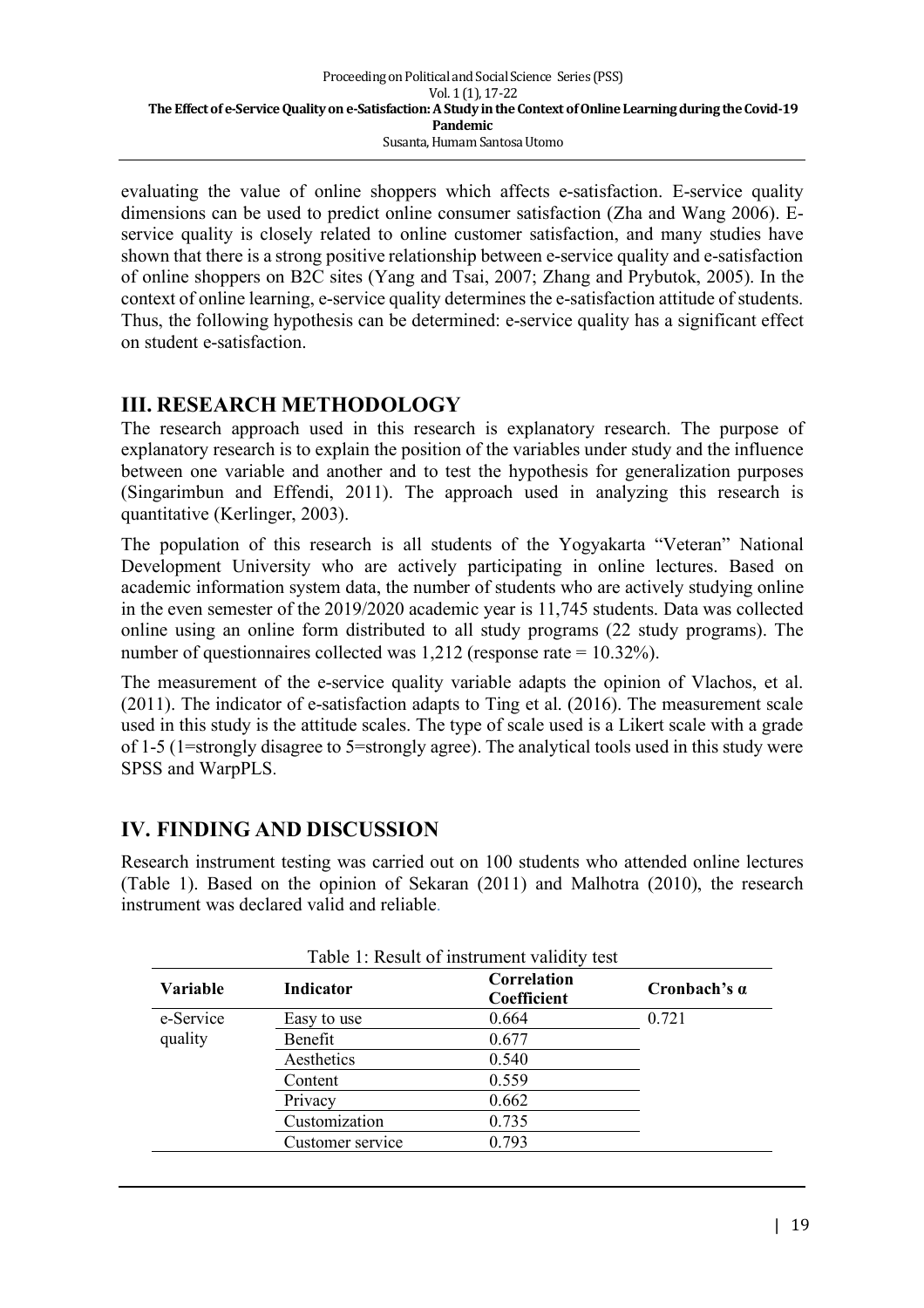| Variable       | Indicator              | Correlation<br><b>Coefficient</b> | Cronbach's $\alpha$ |  |
|----------------|------------------------|-----------------------------------|---------------------|--|
| e-Satisfaction | Interesting experience | 0.771                             | 0.886               |  |
|                | Enjoyment              | 0.788                             |                     |  |
|                | Performance            | 0 844                             |                     |  |

| Gender       |          | Male                        | 50.66 |
|--------------|----------|-----------------------------|-------|
|              |          | Female                      | 49.34 |
| Online       | learning | Yes                         | 77.06 |
| experience   |          | No                          | 22.94 |
| Network used |          | Wi-Fi                       | 35.31 |
|              |          | Gathering from a smartphone | 42.24 |
|              |          | Others                      | 22.45 |

#### **II.5.Profile of Respondents**

Table 2 shows that the number of male and female students is equal, however, the number of males is dominant. Most of the respondents had experience (77.06%) in taking online lectures before the Covid-19 pandemic. The majority of respondents used gathering from smartphones as the first choice (42.24%). Furthermore, wifi usage was 35.31%, and using other networks was 22.45%.

Table 3. Hypothesis testing results

| <b>Relations between variables</b> |                    | Coefficie<br>nt | <i>p</i> -value   | <b>Descriptio</b> | <b>Hypothesis</b><br><b>Decision</b> |
|------------------------------------|--------------------|-----------------|-------------------|-------------------|--------------------------------------|
| e-Service<br>Quality               | e-<br>Satisfaction | 0.699           | ${}_{\leq 0.000}$ | Significant       | Accepted                             |



Figure 1. Final Model

### **V. CONCLUSION AND FURTHER RESEARCH**

The results of this study found that e-service quality has a significant positive effect on esatisfaction. This finding is consistent with the results of Mustafa's (2011) study. These results also support the research of Zhu and Lin (2010) that e-service quality promotes esatisfaction. In the context of online purchasing, the results of this study are also consistent with previous research. E-service quality and e-satisfaction have a strong positive relationship with online shoppers on B2C sites (Yang and Tsai, 2007; Zhang and Prybutok, 2005). Zha and Wang (2006) assert that the dimensions of e-service quality can be used to predict online consumer satisfaction.

The results of this study are beneficial for the development of online learning applications in universities. Online learning users want applications that are easy to use, have high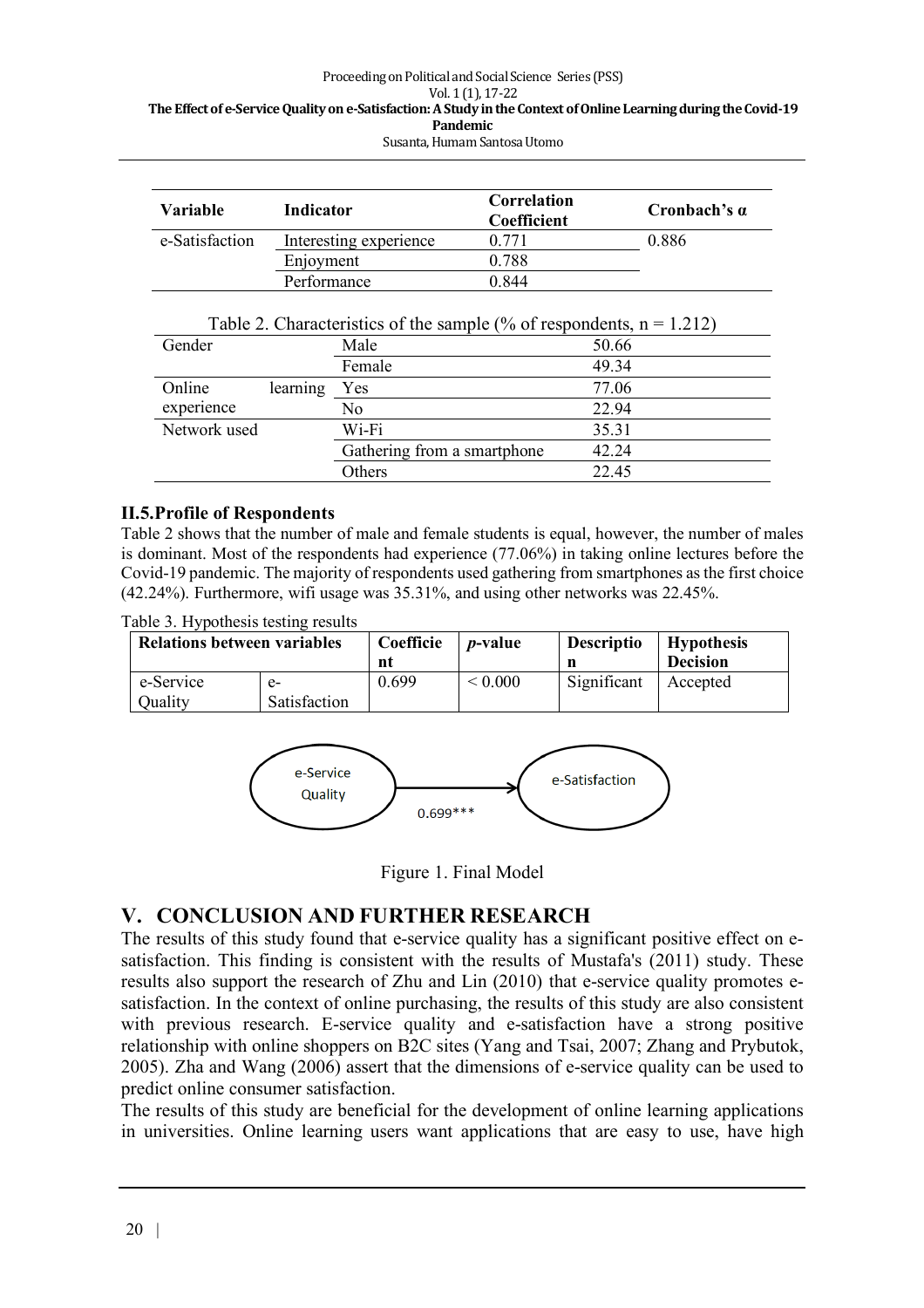usability, have a high aesthetic level, complete content, privacy is well maintained, can be tailored to user needs, and have fast and accurate services. These aspects determine e-service quality and have implications for e-satisfaction. The effectiveness of learning during the Covid-19 pandemic cannot be separated from the quality of online learning applications.

This research has limitations so it is hoped that it can be closed with further research. This research was only conducted at one state university in Yogyakarta, so it is advisable to expand the scope of research by involving public universities and private universities. The e-learning applications examined in this study are different (google meet, zoom, Webex, etc.) because lecturers can choose the appropriate application. Future research can examine one kind of application that is used uniformly in universities. This study was a crosssectional study conducted at the beginning of the corona pandemic. Longitudinal studies are needed so that results can be compared at different times.

### **VI. REFERENCES**

- Anderson, R.E., and Srinivasan, S.S. 2003. E-satisfaction and e-loyalty: A contingency framework. *Psychology and Marketing,* 20(2), 123-138.
- Brady, M. K., & Cronin, J. J. 2001. Some new thoughts on conceptualizing perceived service quality: A hierarchical approach. *Journal of Marketing, 65*(3), 34–49.

Chase, R. B. Jacobs, F. R. dan Aquilano, N.J. 2006. *Operation Management for Competitive Advantage*, 9th. New York: McGraw-Hill

- Ho, C. I. & Lee, Y. L. 2007. The development of an e-travel service quality scale. *Tourism Management*, 28(6), 1434–1449
- Kerlinger, F.N. 2003. *Asas-asas Penelitian Behavioral (3th ed).* Yogyakarta: Gadjah Mada University Press
- Kock, N. 2015. *WarpPLS 5.0 User Manual, 45*. https://doi.org/10.1007/SpringerReference\_28001.
- Ladhari, Riadh. 2010. *Developing e-service quality scales: A literature review Journal of Retailing and Customer Services* 17 pp. 464 – 477
- Luo, Shu-Fang, dan Lee, Tzai-Zang. 2011. The Influence of Trust And Usefulness on Customer Perceptions of E-Service Quality, *Social Behavior and Personality*, 2011, 39(6), 825-838
- Malhotra, N.K. 2010. *Marketing Research. An Applied Orientation*. Sixth Edition. The person in Education.
- Mustafa I.E. 2011. Determinants of E-Commerce Customer Satisfaction, Trust, And Loyalty In Saudi Arabia. *Journal of Electronic Commerce Research,* Vol 12, No 1.
- Neuner, C., and De Landtsheer, C. 2005. Towards a methodology for evaluating the quality of (public) websites, *The IPSI BgDTransactions on Internet Research*, NY, Frankfurt, Tokyo, Belgrade, 1(1), 57–64.
- Ong, T. S., Hong, Y. H., Teh, B. H., Soh, P. C. H., & Tan, C. P. (2014). Factors that affect the adoption of internet banking in Malaysia. *International Business Management*, 8(2), 55-63.
- Parasuraman, A., Zeithaml, V. A., & Malhotra, A. 2005. ES-QUAL: A multiple-item scale for assessing electronic service quality. *Journal of Service Research*, 7(3), 213-233.